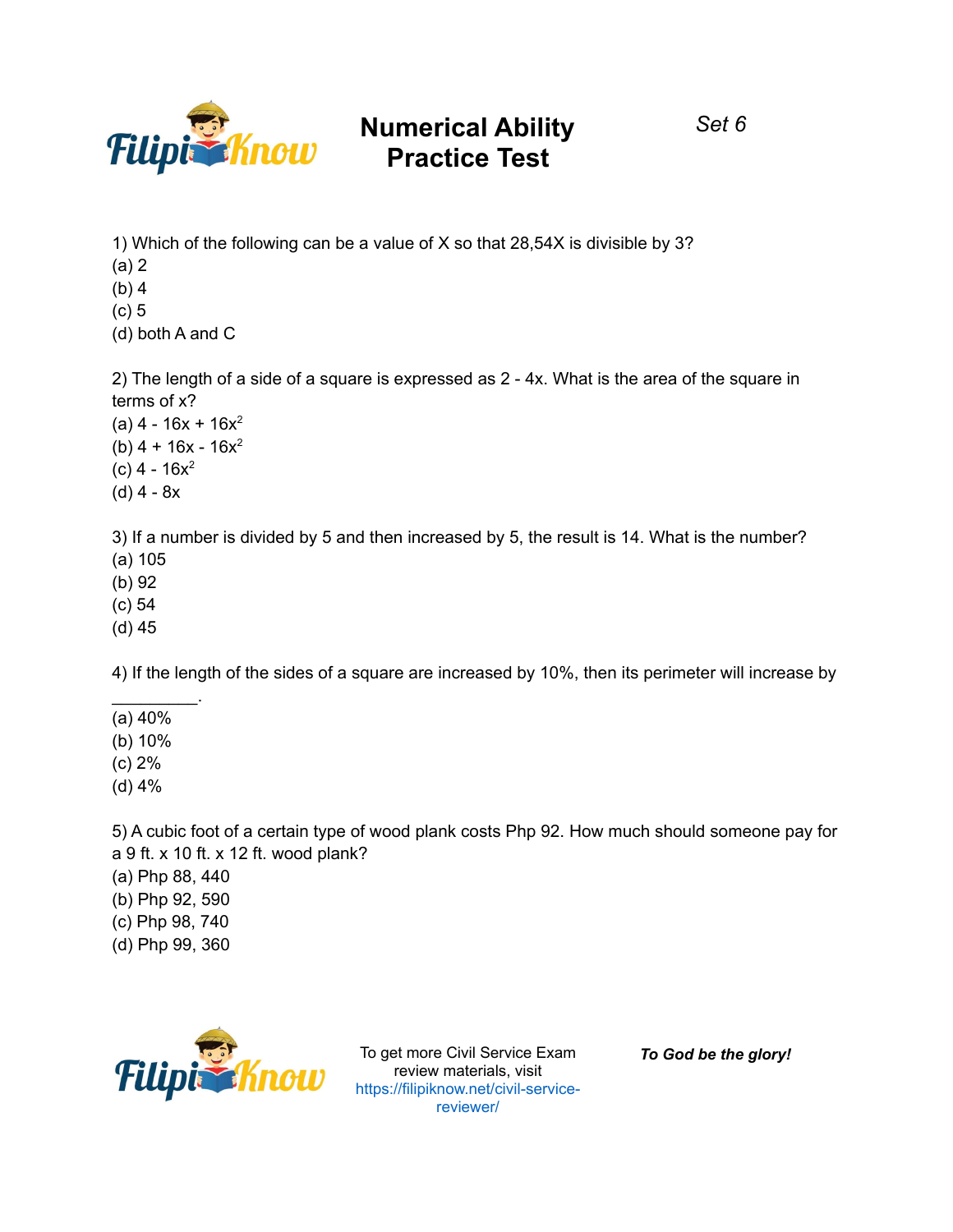

6) How many 3" x 3" small cardboards can be cut from a 18" by 12" cardboard? (a) 18 (b) 24 (c) 36 (d) 48 7) Compute for  $54 \div 3 \times 9 + 2$ (a) 4 (b) 164 (c) 54/33 (d) None of the above 8) Expand  $(2 - 3x)^2$ (a)  $4 - 6x + 9x^2$ (b)  $4 + 6x - 9x^2$  $(c)$  4 - 12x + 9x<sup>2</sup>

9) The average number of marbles that Luke, Merry, and Matt have is 22. If Matt has 23 marbles, what is the sum of Luke's and Merry's marbles?

(a) 52

(d)  $4 + 12x - 9x^2$ 

- (b) 47
- (c) 43
- (d) 39

10) An eatery gained total sales in the afternoon twice as large as the total sales in the morning. If the eatery gained a total sales of Php 6,900, how much did the eatery gain in the morning? (a) Php 4600

- (b) Php 2300
- (c) Php 1150
- (d) Cannot be Identified



To get more Civil Service Exam review materials, visit https://filipiknow.net/civil-servicereviewer/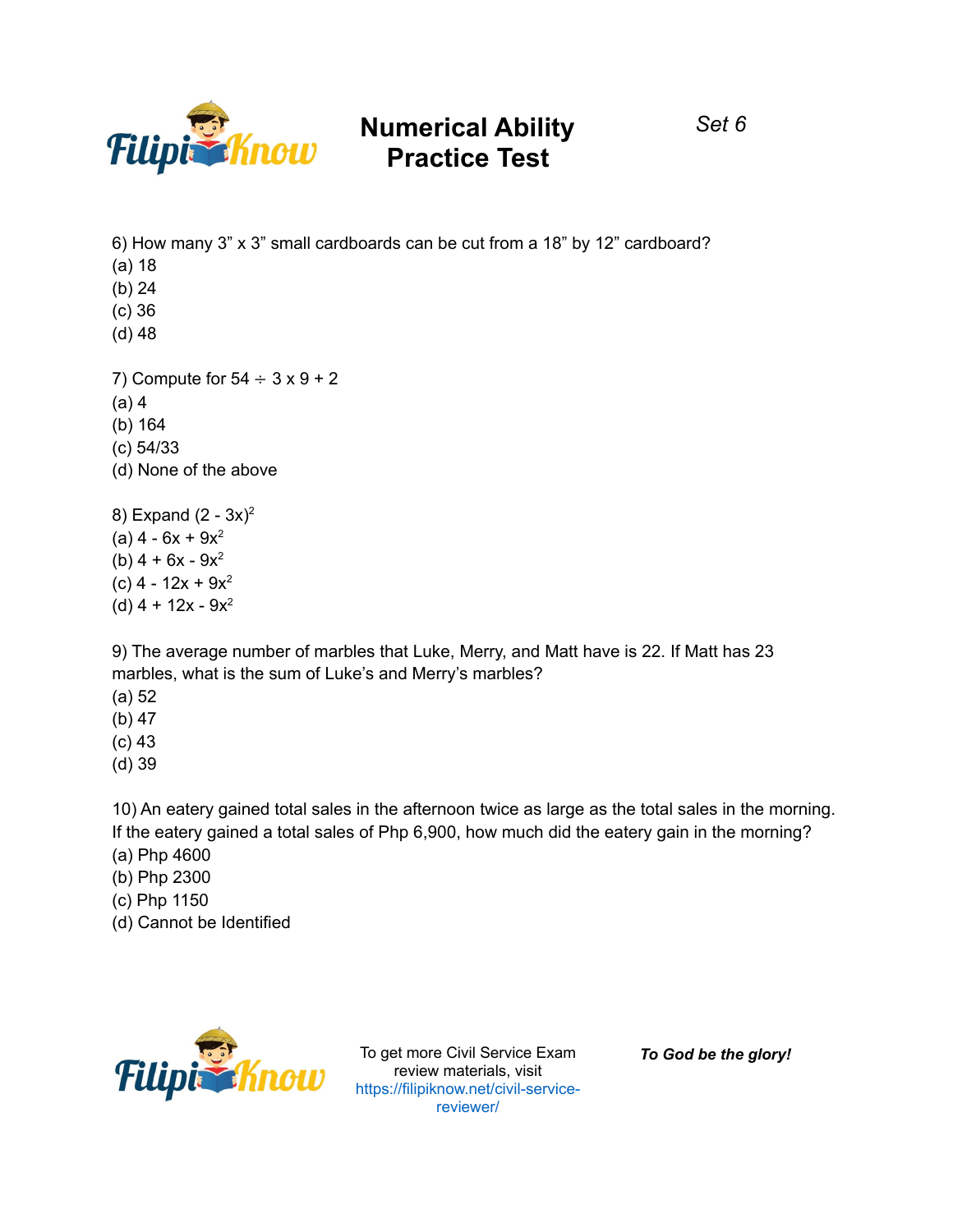

*Set 6*

11) Athena is 21 years younger than Lorna. 7 years ago, the sum of their ages is 69. How old is Athena at the present?

- (a) 45
- (b) 40
- (c) 37
- (d) 31

12) The longest side of a triangle is three times as long as the shortest side. If one side of the triangle is 13 cm long and its perimeter is 33 cm, how long is its longest side?

- (a) 13 cm
- (b) 15 cm
- (c) 18 cm
- (d) 20 cm

13) Two 121 square meter squares are placed side by side to form a rectangle. What is the perimeter of the rectangle formed?

- (a) 122 meters
- (b) 98 meters
- (c) 72 meters
- (d) 66 meters

14) The ratio of sides of a triangle is 5 : 9 : 14. If its perimeter is 84 units, how long is its shortest side?

- (a) 13
- (b) 15
- (c) 27
- (d) 49

15) The sum of three consecutive odd numbers is 141. Determine the smallest of these numbers?

(a) 33



To get more Civil Service Exam review materials, visit https://filipiknow.net/civil-servicereviewer/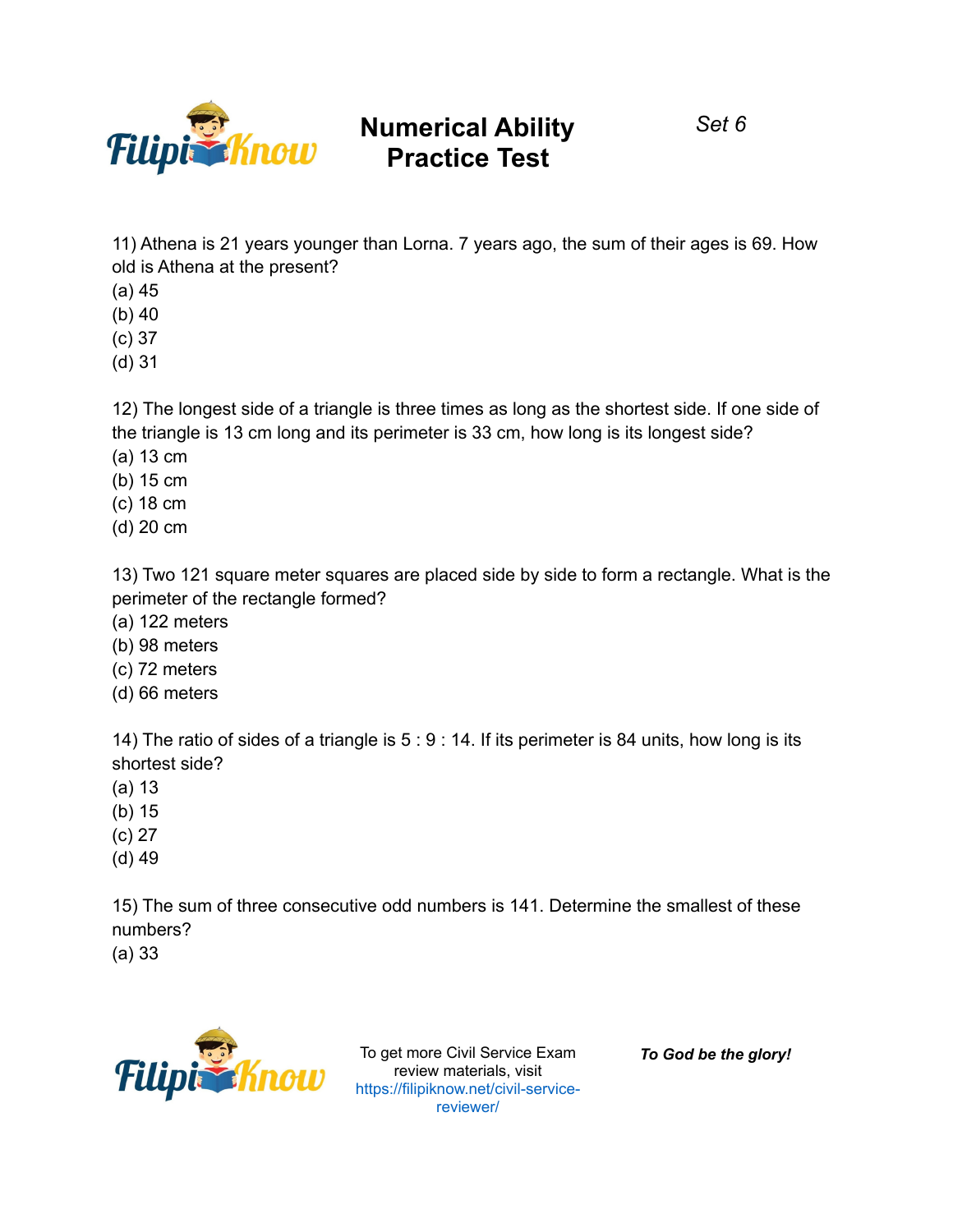

*Set 6*

(b) 45

(c) 53

(d) 65

16) It takes four hours for Letty to polish an entire hall. Meanwhile, Jelyn can polish the same hall for 2.5 hours. How many hours would it take to polish the hall if Letty and Jelyn work together?

(a) 1 5/12 hours

(b) 1 7/13 hours

(c) 1 3/4 hours

(d) 1 1/13 hours

17) If 15 stamps cost Php 420, how much does 6 stamps cost?

(a) Php 152

(b) Php 168

(c) Php 174

(d) Php 180

18) If  $y = 14$ , what is the value of x in  $2y + 5x = 19$ ?

(a) -9/5

- (b) -5/9
- (c) 9/5
- (d) 5/9

19) Store B sold ¾ of the number of pots that Store A had sold. If Store A and Store B sold a total of 490 pots, how many pots did Store A sell?

- (a) 210
- (b) 280
- (c) 140
- (d) 190



To get more Civil Service Exam review materials, visit https://filipiknow.net/civil-servicereviewer/